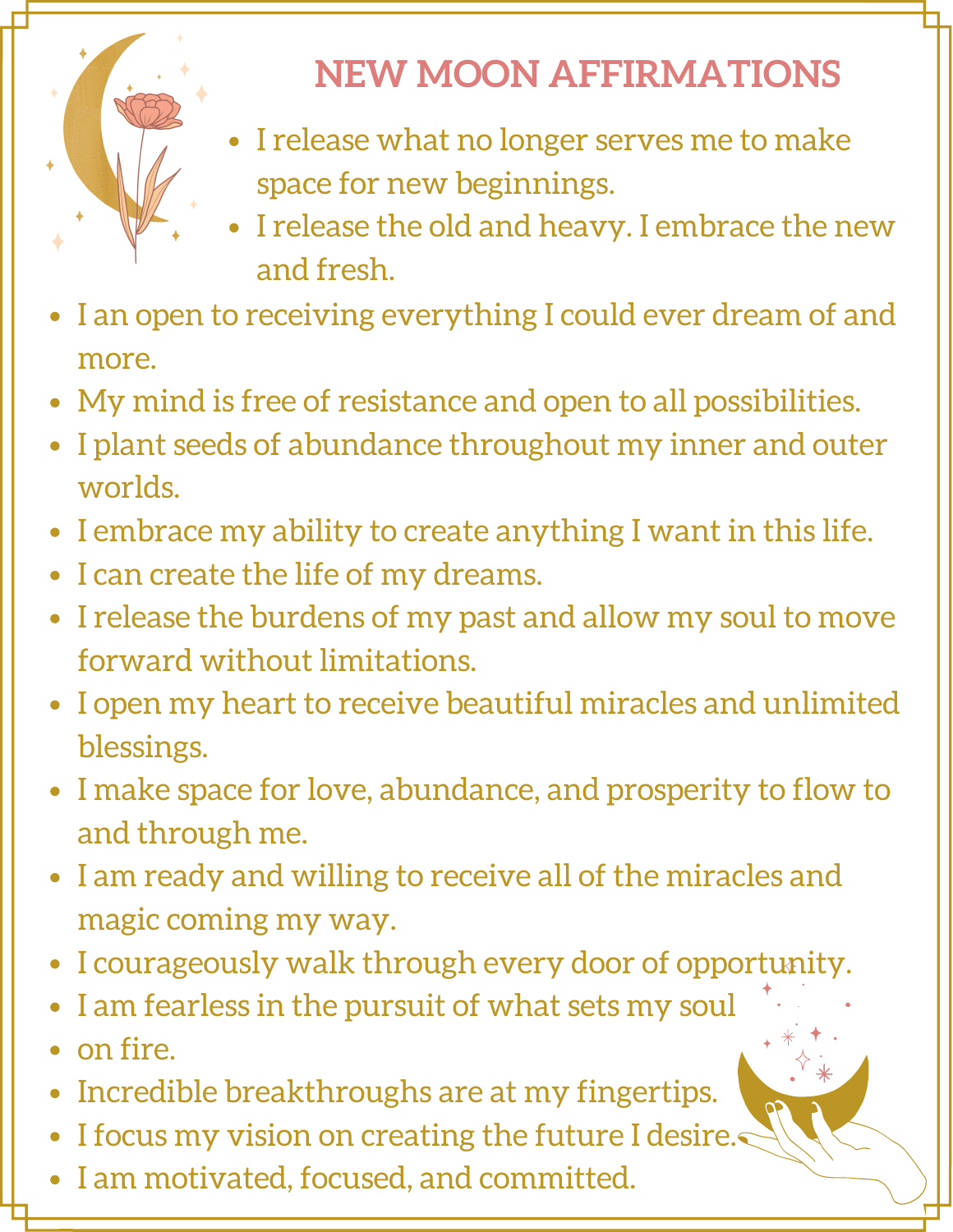- I am ready to start a new chapter filled with limitless possibilities.
- I welcome love in all forms into my life.
- I open my heart to promising opportunities that bring me joy and growth.
- I embrace change, knowing it is for my highest good.
- I listen to my intuition and take inspired action to achieve my dreams.
- I accept healing energy from a higher power.
- As I move forward, I become stronger, better, and more resilient.
- I embrace the fresh starts and new beginnings of this moment.
- I inhale love and exhale my fears.
- I radiate pure love, light, and positivity.
- I trust that everything is always working out for my highest good.
- I am tuned into passion, positivity, and prosperity.
- I feel peaceful and relaxed knowing I am exactly where I am meant to be.
- I am aligned with the loving will of the universe.
- I am worthy of living the life of my dreams.
- I am grateful for this moment right now, and I am excited  $\bullet$ about the path in front of me.
- I release the storylines holding me back. I can do *anything.*  $\bullet$
- I welcome beautiful abundance into my life.
- My dreams are coming true.